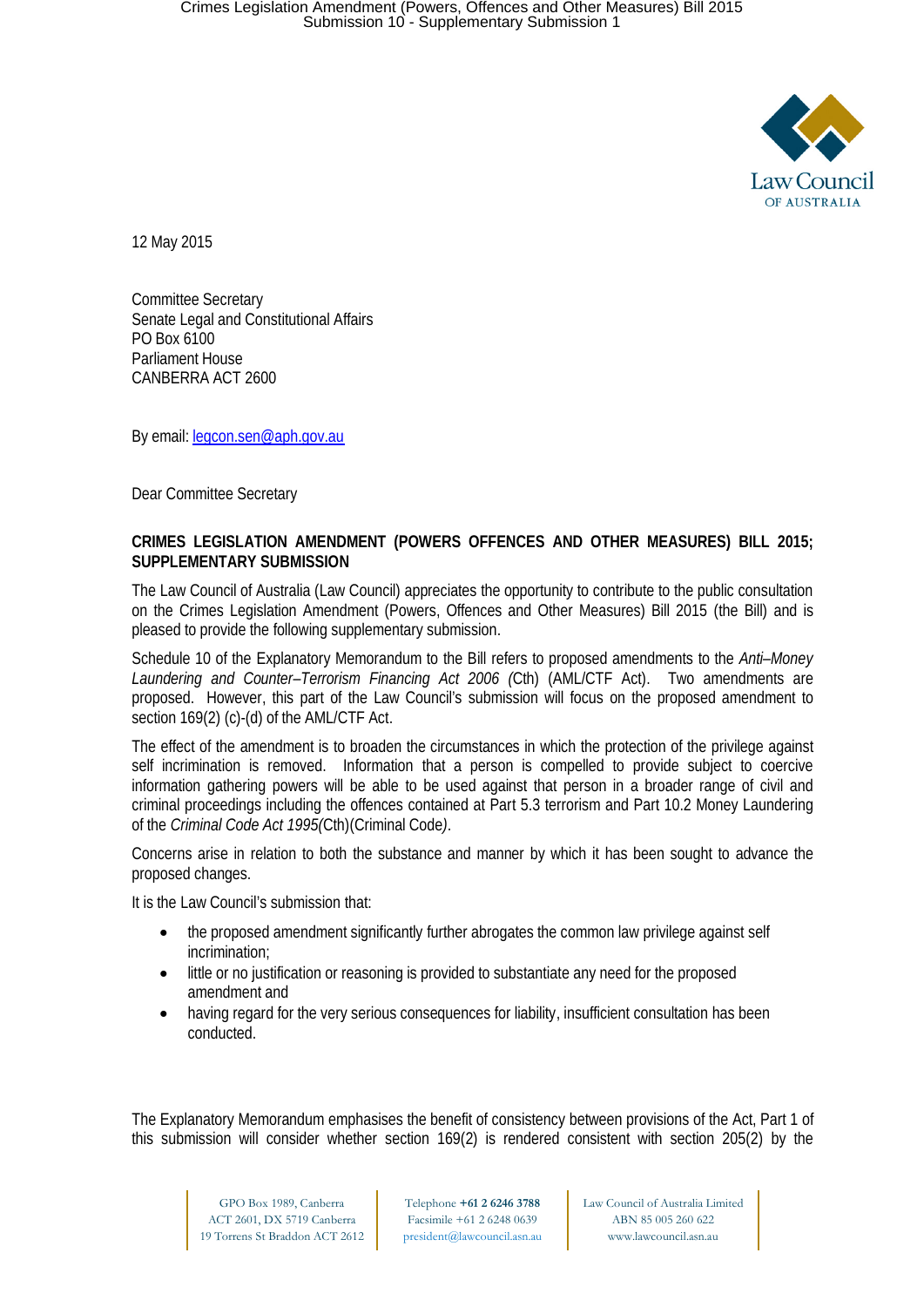proposed amendment and whether such consistency is appropriate. Part 2 will consider all of the Act's self incrimination provisions. Part 3 examines the measured extent to which the privilege against self incrimination is removed by the provisions. Part 4 details the effect of the proposed amendment to section 169(2). Part 5 queries whether amendments to the Act should be entertained (other than for urgent matters), during the currency of the Statutory Review of the AML/CTF Regime. Part 6 considers the impact of the proposed amendment on the privilege against self incrimination. Part 6 will also touch on the tests that must be met for abrogation of the privilege and whether the proposed amendment can be regarded as narrow and precise in scope and whether a sufficient public benefit has been identified by the Explanatory Memorandum to justify the proposed amendment.

# **Part 1. A question of consistency?**

The Explanatory Memorandum states that the proposed amendment to section 169 (2) (c)-(d) of the AML/CTF Act is minor in nature and would '*provide consistency with the broader exceptions that exist under section 205 (2) (c)-(d*). The amendment is consistent with the approach to self incrimination taken for notices issued under section 205(2) of the AML/CTFAct. However, both provisions arise within different contexts.

Section 205 (2) (c)-(d) does indeed contain broader exceptions as it is represents the severest abrogation of the privilege that the regime contains. However, sections  $169(2)$  (a) – (d) and 205 (2) (c)-(d) are not the regime's only self incrimination provisions.

The AML/CTF Act contains four provisions that explicitly abrogate the privilege against self incrimination but only the abrogation at section  $205(2)(c)$ -(d) is located in that part of the AML/CTF Act that confers the regime's Enforcement Powers.

Any abrogation of self incrimination must be considered in the particular circumstances in which it is likely to arise. For example, section 169 arises in the 'information gathering powers context 'whereas powers under section 205 are arguably more confined.

The Explanatory Memorandum does not appear to indicate why section 169(2) should mirror section 205(2) given these different contexts.

## **Part 2. Admissibility of Self Incriminating Evidence**

The general scheme and context in which the other three self incrimination provisions (including section 169(2) (c)-(d)) presently arise is as follows.

1. Section 48 ensures that a reporting entity is not excused from **compliance reporting obligations** (created by section 47) on the basis that such a report or the fact of the giving of the report would tend to incriminate or expose to penalty.

However, section 48(2) provides that a report provided under section 47, or the fact of the giving of the report may not be used against the person except in:

- civil proceedings under the *Proceeds of Crime Act 2002 (*Cth) (POCA*)* that relate to the Act or
- criminal proceedings for an offence under section 136 AML/CTF Act (providing false and misleading information) or corresponding proceedings for an offence against section 137.1 C*riminal Code* (false or misleading information) that relate to section 47.
- 2. Section 150 provides an **authorised officer who has entered premises** under section 147, whether by consent or under a monitoring warrant, the power to question the occupier of premises and obtain documents while on the premises.

Section 150(3) makes it an offence for a person to refuse to answer questions or produce documents subject to a maximum six month imprisonment or 30 penalty units.

Section 150(4) provides the person is not excused from answering or producing on the grounds of self incrimination though section 150(5) provides the answer or document produced is not admissible against the person except in:

• civil proceedings under the *Proceeds of Crime Act 2002* that relate to the Act or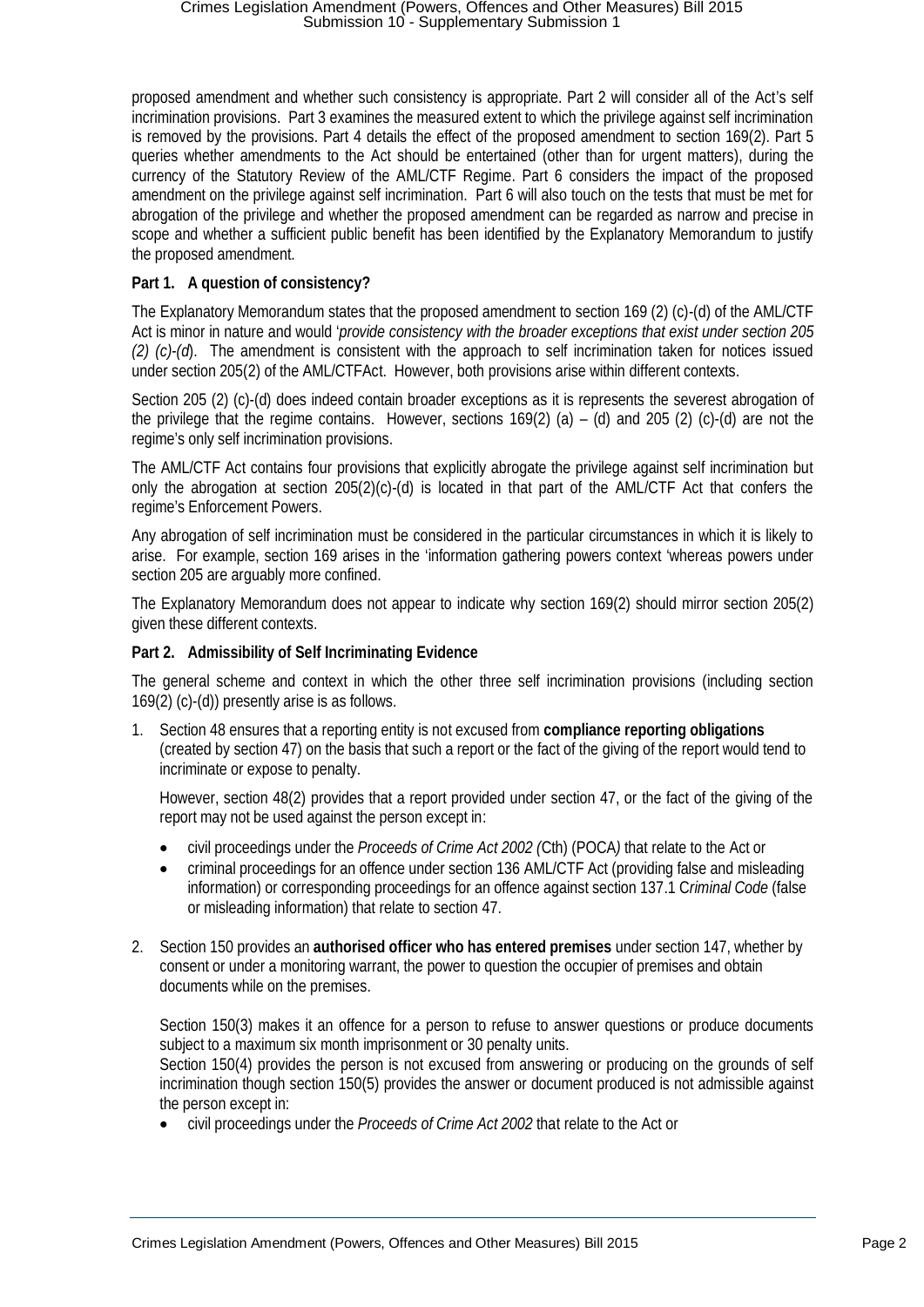- criminal proceedings for an offence under section 136 AML/CTF Act (providing false and misleading information); section 137 (producing false or misleading documents) or corresponding offences against sections 137.1 and 137.2 of the C*riminal Code.*
- 3. The existing terms of section 169 provide a person is not excused from **giving information or producing a document** under section 167 on the grounds of self incrimination. Section 167 applies **where an authorised officer reasonably believes** the person is a reporting entity or category of associate of a reporting entity that has information or documents relevant to the operation of the AML regime.

Section 167(3) creates an offence for a person who has been given a notice (under section 167(2)) to do or omit to do an act that the notice requires, subject to a maximum six month imprisonment or 30 penalty units.

Section 169(2) provides the information or document produced is not admissible except in:

- civil proceedings under the POCA that relate to the Act or
- criminal proceedings for failing to comply with the notice under section 167(3) or proceedings under section 136 AML/CTF Act for providing false or misleading information/documents in response to the notice or corresponding proceedings for an offence against sections 137.1 and 137.2 Criminal Code (false or misleading information) that relate to Part 14 information gathering powers of the AML/CTF Act.

In short, a person's criminal liability under the existing terms of section 169 relate to the information or documents the person pursuant to notice has been compulsorily required to provide. Namely these are offences of non compliance with the notice. However, this is to be contrasted with the proposed amendment of section 169 (2)(c)-(d)of the AML/CTF Act, the effect of which will mean that AUSTRAC can compel a person to give information or produce documents which can then be used against the person in relation to an expanded number of unspecified offences, as follows:

- Civil proceedings instituted for *any* offence against the AML/CTF Act; or
- Criminal proceedings for *any* offence against the AML/CTF Act or any offence against the Criminal Code that relates to the AML/CTF Act.

This increase in liability could potentially include Division 400 (money laundering) and Chapter 5 (the security of the Commonwealth) provisions of the Criminal Code.

4. The legislative scheme under Division 9 for the notice mechanism at section 202 differs from earlier parts of the Act to reflect a careful use of enforcement powers as follows. Section 205 (1) provides a person is not excused from complying with a section 202 notice requiring a reporting entity to provide information on the grounds the requested information or document may expose the person to liability. A failure to comply with a notice under 202(4) is a criminal offence subject to a maximum imprisonment penalty of 6 months or 30 penalty units or both.

Section 202 (3) provides a person must not give such a notice unless the person reasonably believes the notice is required to determine whether to take any action or proceedings under the Act. Because section 205(1) removes the person's right against self incrimination section 205(2) prevents use of any information or document or thing given as evidence against the person except in:

- civil proceedings under the AML/CTF Act or *Proceeds of Crime Act 2002* that relate to the Act or
- criminal proceedings for an offence under the AML/CTF Act or the *Criminal Code* as it relates to the AML/CTF Act.

Section 206 protects the person who gives information under a section 202(2) notice from being regarded as in possession of the information for purposes of Division 400 of the Criminal Code (money laundering) and Chapter 5 of the Criminal Code (the security of the Commonwealth).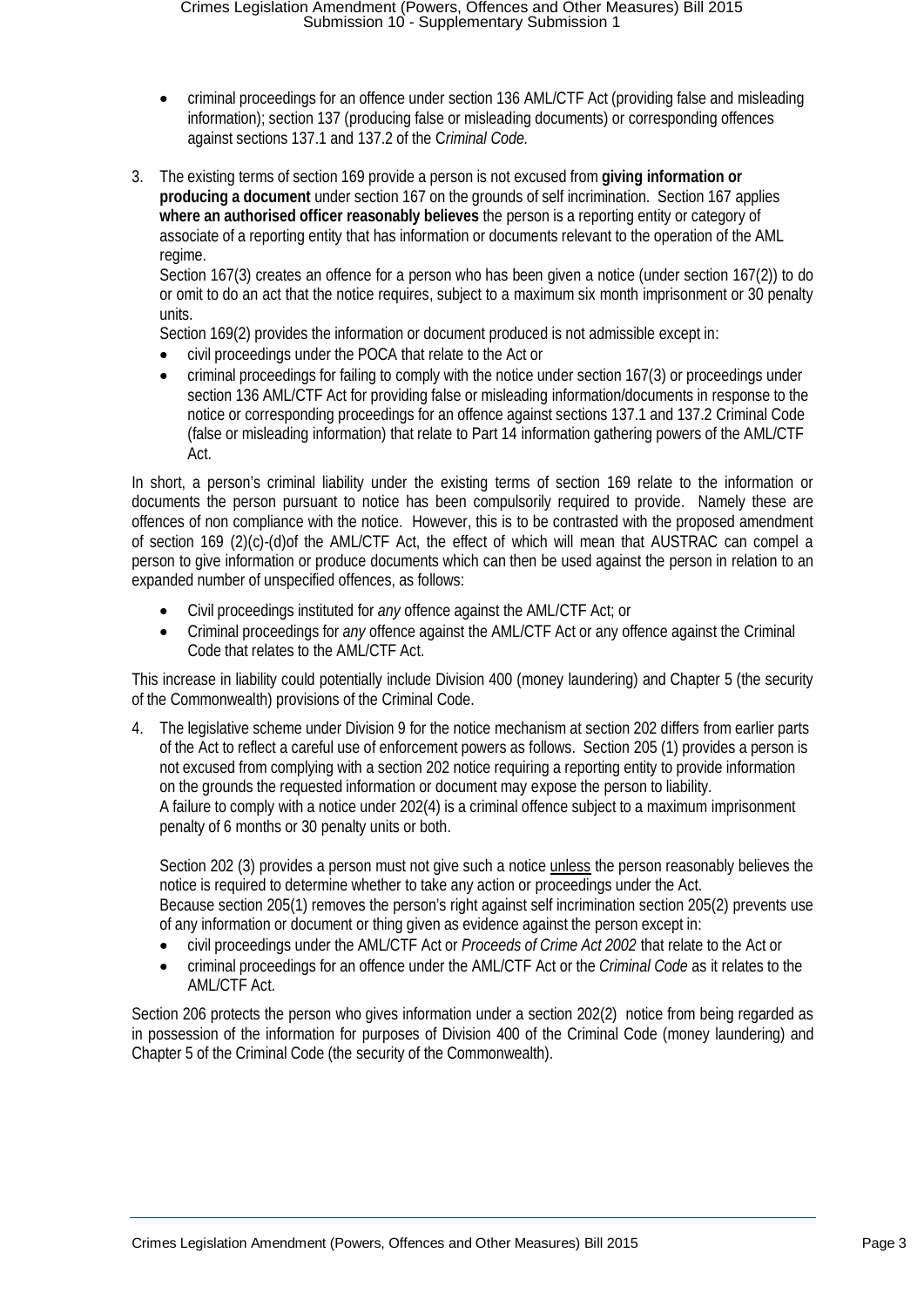## **Part 3. Direct use Immunity but no derivative use immunity**

All four of the AML/CTF Act's self incrimination provisions provide direct use immunity. However these provisions are exceptional in that they do not also provide derivative use immunity.

Direct use immunity allows information or documents provided by a person to be used in evidence against the unlawful conduct of other persons but not the person who provided it, subject to limited exceptions. However, if the information obtained from the person leads an investigator to other evidence of an offence, derivative immunity would be necessary to prevent that other information from being used in prosecution against the person.

The four self incrimination provisions (Sections 48; 150; 169 and 205) do not extend immunity to derivative use because (according to the 2006 Explanatory Memorandum<sup>[1](#page-3-0)</sup> to the AML/CTF Act), to do so would unacceptably fetter the effective investigation and prosecution of offences under the AML/CTF Act.

Indeed, the Scrutiny of Bills Committee has approved legislative provisions that contain 'use' immunity where there is not also a 'derivative use' immunity.<sup>[2](#page-3-1)</sup> However, it has done so only in limited circumstances, generally where the offences for which the evidence would be used are very serious and where providing 'derivative use' immunity would significantly undermine investigatory functions carried out under the relevant legislation.<sup>[3](#page-3-2)</sup>

The point to note is that the extent of the abrogation of the privilege against self incrimination is already at an exceptional level under the existing terms of section 169 and indeed each one of the AML/CTF Act self incrimination provisions.

It is difficult to accept that any further abrogation as proposed can be sustained to promote consistency with the terms of the more onerous enforcement provision at section 205. If such action were justifiable, it could only be on the strength of cogent and compelling reasons why an individuals common law rights should further be diminished in favour of compliance with the regulatory scheme. Such reasons have not been advanced.

## **Part 4. Effect of the proposed amendment to subparagraph 169(2) (c) – (d)**

The Explanatory Memorandum mentions that the proposed amendment merely renders the exceptions to the immunity that are provided at section 169(2) (c)-(d) consistent with those at section 205 of the AML/CTF Act. Two observations can be made about this claim. The first is that the amendment would also make the exceptions to the abrogation of the right against self incrimination contained at section 169(2) (c)-(d) less consistent with those at sections 48 and 150, all three of which were statutorily provided for purposes of the AML/CTF Act other than for enforcement purposes.

Further and more concerning, the proposed amendment has the potential practical effect of compelling a person responding to AUSTRAC under its information gathering powers to expose him/herself to onerous criminal offences that Parliament intended AUSTRAC to be able to use only in discharging its statutory enforcement functions.

AUSTRAC is possessed of substantial enforcement powers which include, for example:

- monitoring warrants to access reporting entities' premises;
- infringement notices requiring the payment of a pecuniary penalty; and
- power to refer criminal matters to the Australian Federal Police or the Commonwealth Director of Public Prosecutions.

<span id="page-3-2"></span><sup>3</sup> *Ibid* at page 96

<span id="page-3-0"></span><sup>&</sup>lt;sup>1</sup> Australian Government Replacement Explanatory Memorandum, Anti Money Laundering and Counter<br>Terrorism Financing Bill 2006 (Cth) at page 89,161-162

<span id="page-3-1"></span>Attorney General's Department *A Guide to Framing Commonwealth Offences* September 2011 at page 97 available at

[http://www.ag.gov.au/Publications/Documents/GuidetoFramingCommonwealthOffencesInfringementNoticesan](http://www.ag.gov.au/Publications/Documents/GuidetoFramingCommonwealthOffencesInfringementNoticesandEnforcementPowers/A%20Guide%20to%20Framing%20Cth%20Offences.pdf) [dEnforcementPowers/A%20Guide%20to%20Framing%20Cth%20Offences.pdf](http://www.ag.gov.au/Publications/Documents/GuidetoFramingCommonwealthOffencesInfringementNoticesandEnforcementPowers/A%20Guide%20to%20Framing%20Cth%20Offences.pdf)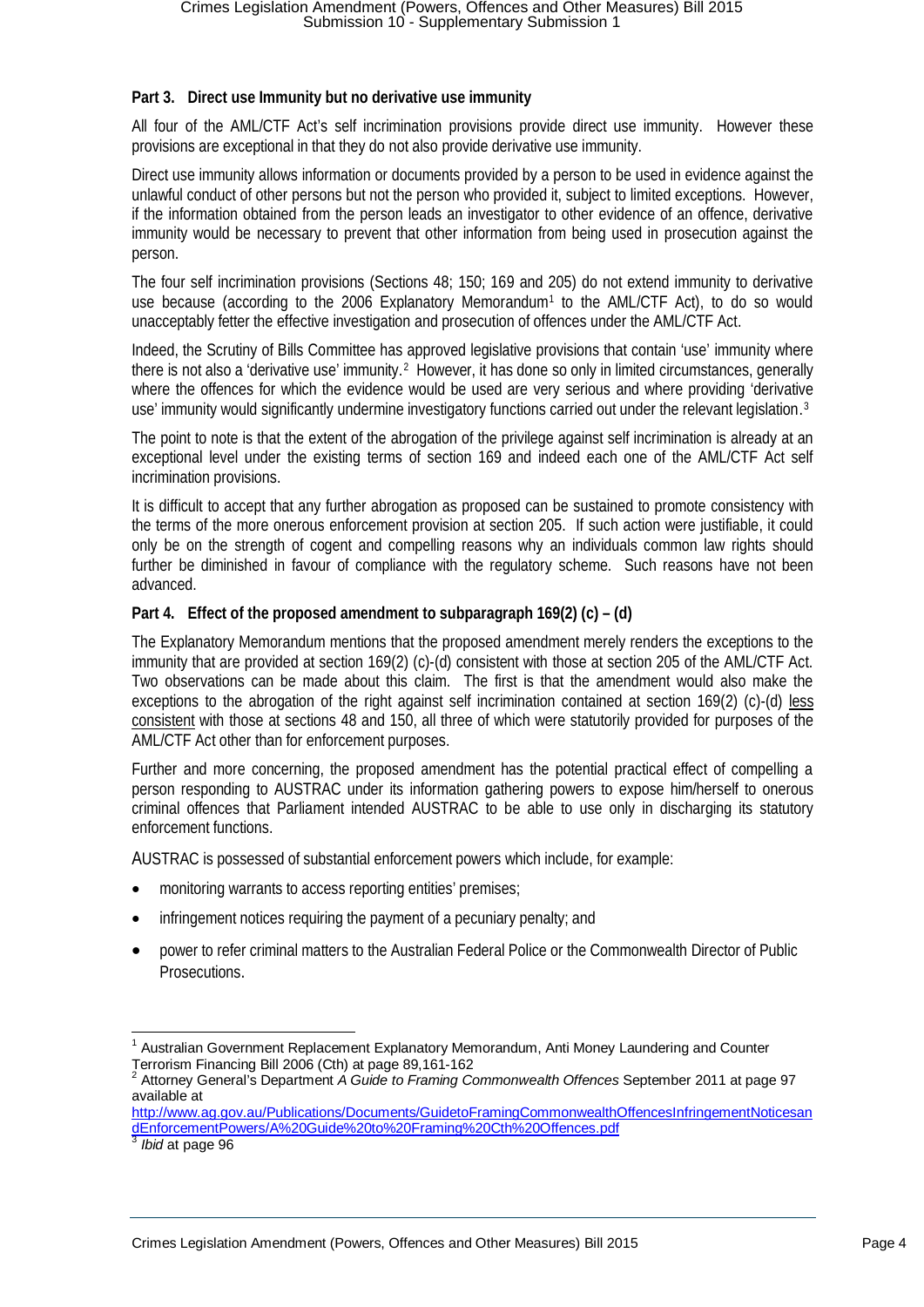The Law Council agrees that AUSTRAC appropriately uses enforcement action where…*'necessary to remedy breaches and uphold the integrity of the regime, [or to] deter lapses in compliance….* [4](#page-4-0)*.*

However, the Law Council cannot agree that the proposed amendment to subparagraph 169 (2) (c)-(d) merely

*'…mirrors the existing approach to self incrimination taken in subparagraph 205(2) of the AML/CTF Act and provides greater consistency in the operation and interpretation of the Act*"

### **Part 5. Statutory Review of the AML/CTF Regime on foot**

The AML/CTF Act is presently undergoing statutory review pursuant to section 251 of the AML/CTF Act under the process that began in December 2013. The Statutory Review is intended to extend to the whole of the legislative regime's operation and the Attorney General's Department and AUSTRAC are expected to table in Parliament a report of the Statutory Review sometime in 2015.

It is concerning that the proposed amendments will have the effect of circumventing the Review process particularly as AUSTRAC's functions and powers are specifically raised for consideration by the Issues Paper to the Statutory Review.

Introducing proposed amendments that decrease common law rights conferred by the privilege against self incrimination as part of an omnibus package and during the currency of a Statutory Review arguably diminishes the Review's capacity to meaningfully consider stakeholders' views on improving the AML/CTF legislative scheme.

Further, as a practical matter; the Law Council is concerned that the proposed piece meal amendment of the provisions of the AML/CTF Act will further compound the not insignificant definitional, construction and consistency issues that plague the efficient effective operation of the regime.

## **Part 6. The privilege against self incrimination**

The Law Council opposes financial criminality and acknowledges the need for robust laws to combat money laundering and the enabling of terrorism financing. However, an appropriate balance must be always be struck between the desire for effective laws and the need to protect the rights of individuals that fall subject to coercive powers particularly when such powers are complemented by sanctions for non compliance.

As a general proposition it is the Law Council's view that the exercise of coercive information gathering powers should be regarded as exceptional, particularly when used in executive rather than judicial processes because of the intrusive impact on individual rights. The Law Council's position is that the use of such powers is justified only when necessary to achieve a legitimate purpose and only when accompanied by sufficient protection against overuse or misuse and by provisions that mitigate their potentially adverse impact on individual rights.

In determining whether an abrogation of the privilege against self incrimination is justified, consideration should be given to the following:

- The common law principle that a person ought not be required to answer questions or produce material which may tend to incriminate the person of a criminal offence or expose the person to a civil penalty [5](#page-4-1)
- The privilege has legislative expression preserved by sections 128(1) and (4) of the Uniform Evidence Acts which allows a witness to object to giving particular evidence that 'may tend to prove' that he/she may have committed an offence or is liable to a civil penalty(subject to the court's discretion to allow the evidence); and
- Principles of international law including Article 14(3)(g) of the International Covenant on Civil and Political Rights (*ICCPR*) which safeguard an accused in criminal proceedings '*not to be compelled to testify against himself or herself, or to confess guilt'.*

<span id="page-4-0"></span> <sup>4</sup> Attorney General's Department and Australian Transaction Reports and Analysis Centre, *Statutory Review of Australia's AML/CTF Regime Issues Paper*, December 2013

<span id="page-4-1"></span><http://www.ag.gov.au/Consultations/Documents/issues-paper-review-aml-ctf-regime-20131202.doc> <sup>5</sup> *Sorby v The Commonwealth* (1983) 152 CLR 281; see also *Pyneboard Pty Ltd v Trade Practices Commission* (1983) 152 CLR 328